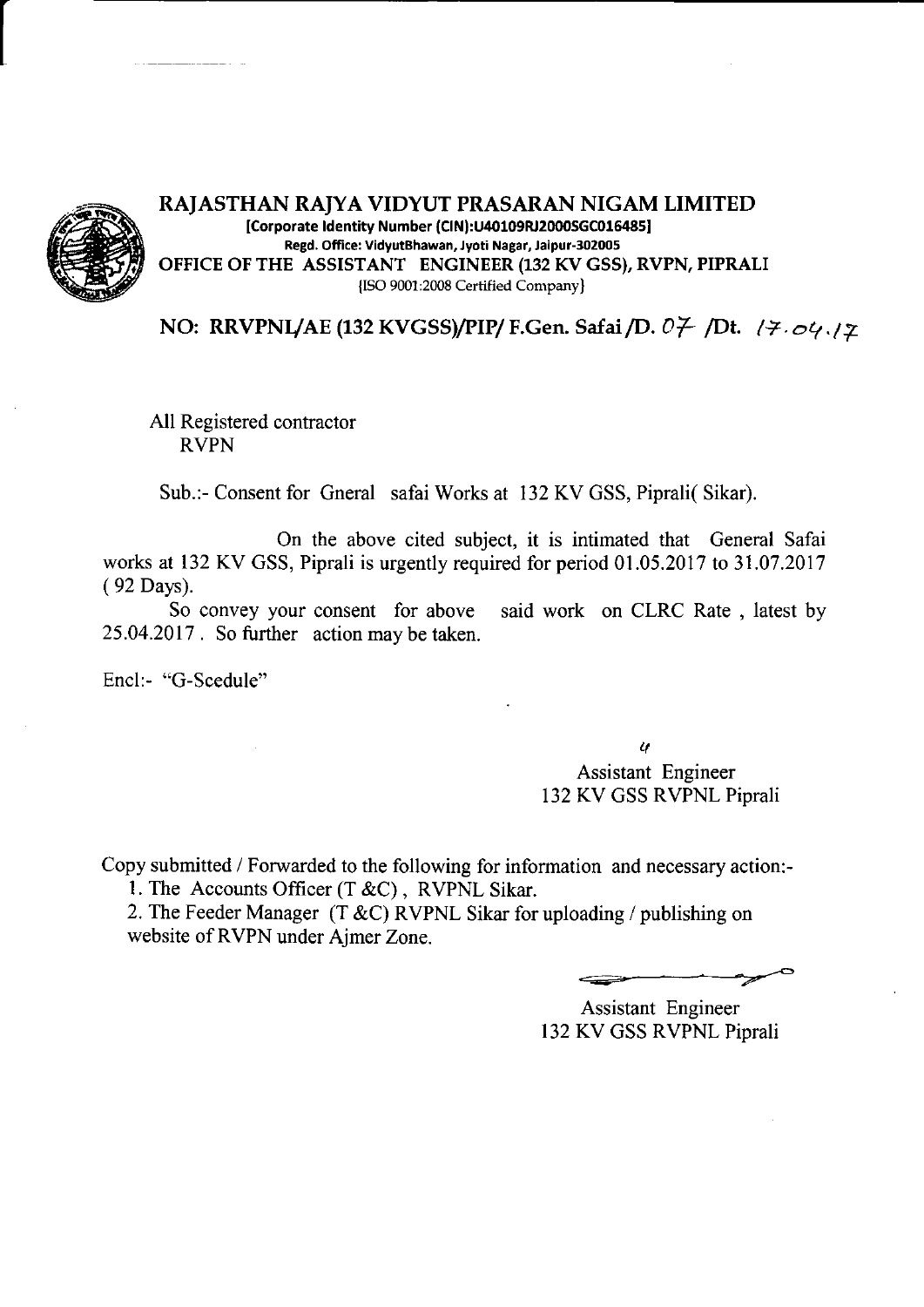## **C'SCHEDULE**

NAME OF WORK: - General safai work of associated area at 132 KV GSS, Piprali Name of office : - Assistant Engineer, 132 KV GSS, RVPN, Piprali(Sikar)<br>Period Fortiod : - From 01 May 2017 to 31 July 2017 i.e. 92 Days

|     | Description                                                                              | Quantity | Rate (BSR) in<br>(Rupees) | Unit   | Frequency           | <b>Amount</b> as<br>per BSR |
|-----|------------------------------------------------------------------------------------------|----------|---------------------------|--------|---------------------|-----------------------------|
|     | सामान्य सफाई कार्य                                                                       |          |                           |        |                     |                             |
|     | कार्यो का विवरण :-                                                                       |          |                           |        |                     |                             |
|     | ग्रिड सब स्टेषन परिसर के कार्यालय, नियन्त्रण                                             |          |                           |        |                     |                             |
|     | कक्ष, सीढियाँ,<br>विश्राम<br>बरामदों,<br>केस,                                            |          |                           |        |                     |                             |
|     | ्ण्क्ष,साढियाँ,<br>आदि में झाडू से सफाई करना व फिनायल का<br>पोंछा लगाने का कार्य ।       |          |                           |        |                     |                             |
|     |                                                                                          |          |                           |        |                     |                             |
|     | नियन्त्रण कक्ष सर्मत सभी कमरों के दरवाजों व<br>खिड़कियों (मय षीषे) अदि की सफाई ।         |          |                           |        |                     |                             |
|     |                                                                                          |          |                           |        |                     |                             |
|     | समस्त षौचालय व मुत्रालय में फिनायल/रसायन<br>का प्रयोग करते हुए सफाई एवं धुलाई का कार्य । |          |                           |        |                     |                             |
|     | व अन्य सभी कक्षों की छत्,<br>आदि में लगे जाले आदि की<br>नियन्त्रण कक्ष                   | 317.00   | 19.00                     | 100    | Per day             | 5541.16                     |
|     | कोने आदि<br>सफाई ।<br>खिड़की,                                                            |          |                           | Sq.mtr | $(92 \text{ days})$ |                             |
|     | 市 (Felsier) (Finals)<br>ouver ufter if                                                   |          |                           |        |                     |                             |
|     | खाली करना ।                                                                              |          |                           |        |                     |                             |
|     | समस्त निकाले गए कचरे को ग्रिड़ सब स्टेषन<br>परिसर से बाहर प्रभारी अधिकारी                |          |                           |        |                     |                             |
|     |                                                                                          |          |                           |        |                     |                             |
|     | द्वारा निर्धारित स्थान पर डालना ।                                                        |          |                           |        |                     |                             |
| 上半  |                                                                                          |          |                           |        |                     |                             |
|     |                                                                                          |          |                           |        |                     |                             |
|     | 1. सफाई कार्य हेतु झाडू, पोंछे, डस्टर, आवष्यक<br>उपकरण आदि ठेकेदार को स्वयं की लागत      |          |                           |        |                     |                             |
|     | 一福怎斤                                                                                     |          |                           |        |                     |                             |
| Ń   | अन्य सफाई का सामान जैसे फिनायल,                                                          |          |                           |        |                     |                             |
|     | फिनायल गोली, रसायन आदि विभाग द्वारा                                                      |          |                           |        |                     |                             |
|     | 高忍                                                                                       |          |                           |        |                     |                             |
| က္ပ | भुगतान फर्श क्षेत्रफल के आधार पर किया                                                    |          |                           |        |                     |                             |
|     | 与存方                                                                                      |          |                           |        |                     |                             |
|     |                                                                                          |          |                           |        |                     |                             |

 $\begin{matrix} \color{blue}{\color{blue}\textbf{1}} \end{matrix}$